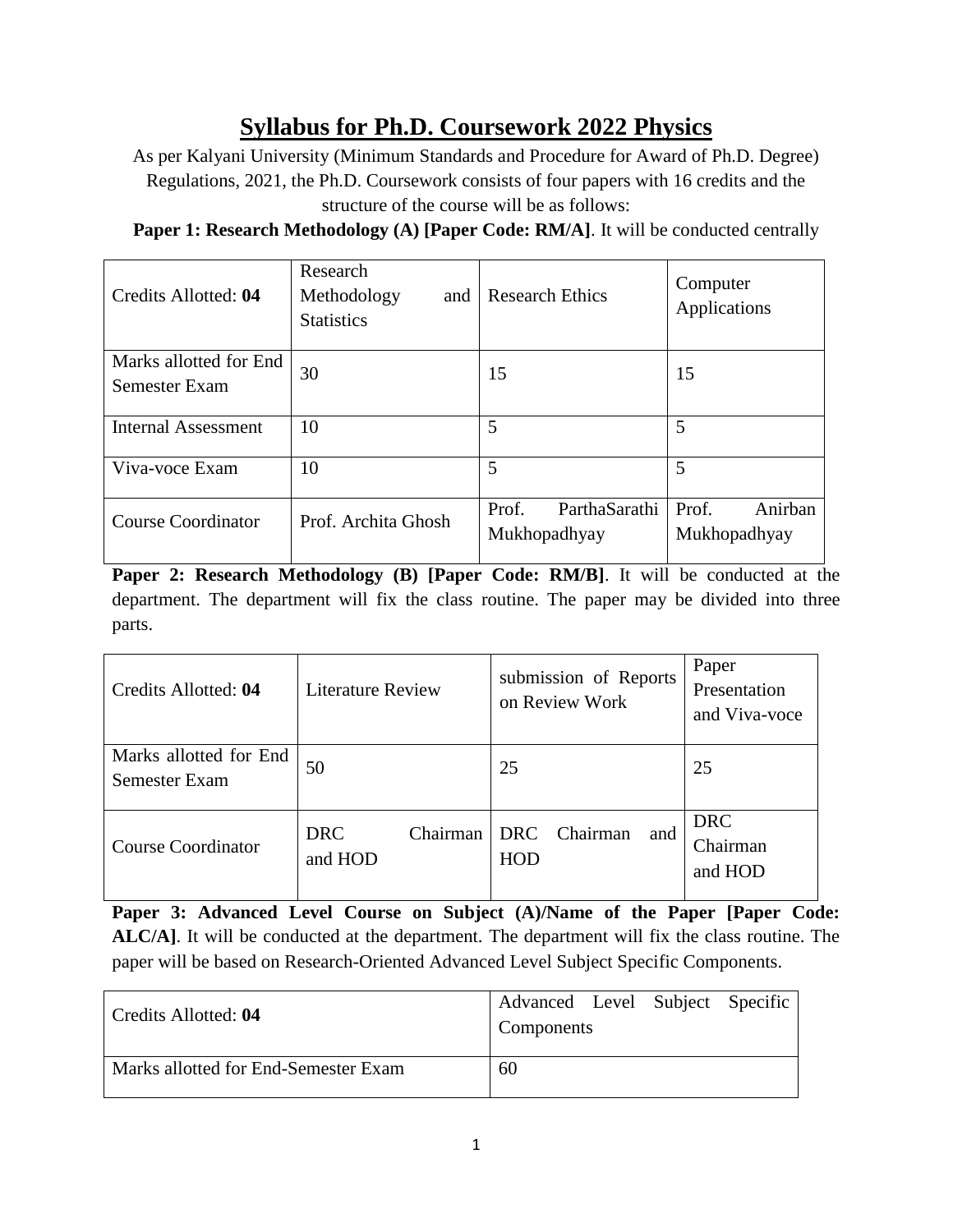| Marks allotted for Internal Assessment |                      |
|----------------------------------------|----------------------|
| Marks allotted for Viva-voce Exam      |                      |
| Course Coordinator                     | DRC Chairman and HOD |

### **1. Computational Material Science**

**Density functional theory (DFT) :**Basics of Quantum Chemistry. The Hartree-Fock Approximation, Hohenberg-Kohn theorems: First theorem, Second HK theorem, Kohn-Sham formalism, Exchange-correlation functionals, Local Density Approximations, Generalized Gradient Approximations, Hybrid functional, Van der Waals correlation functions, Basis sets, Density-functional perturbation theory: Perturbation in Kohn-Sham scheme, Lattice dynamics approach, Vienna ab-initio simulation package (VASP)

**Molecular Dynamics(MD):**Potential energy surface, pair potential approximation, advantages and limitations, phenomenological potential, buckinghan, morse, lennard-jones and berker, pseudo potentials, many-body potentials, Model for MD calculation, initial value, isothermal equilibrium, boundary, nano-design and nano-construction, solution of the equation of motion, verlet, gear-predictor, and other methods, efficient force field computation, forcederivation, list method, cell algorithem, scalable parallel procedure. Lammps simulation package. OVITO, VMD

## **2. Theoretical Atomic collision Physics**

**Many Electron Atoms and Ions:** The Hamiltonian, Pauli principle and Slater determinant, Shell structure of atoms, Classification of atomic levels

**N electron problem:** Thomas Fermi model, Hartee-Fock method, Correlation and Configuration Interaction

**Inner-Shell Vacancy Production Induced by Point Charge Particles: Protons and Alpha Particles:** Theoretical Models,Total Cross Section Measurements, Characteristic Spectra, Extensions and Deviations

**Heavy Ion Induced Inner-Shell Ionization:** General Considerations, High-Energy Limit, Theoretical Developments (BEA, PWBA, SCA, ECPSSR, ECUSAR, CSC), Comparison of Auger and X-Ray Cross section Data: Fluorescence yields in Heavy Atom Collisions, Level Matching Effects, Electron capture and ionization in collisions of multiply charged ions.

#### **3. Crystal Field Theory**

a) Hydrogen atom problem, s-, p-, d- orbital wave functions, wave-mechanical picture of covalent and ionic bonding, Valence Bond and Molecular Orbital Theory, sp n hybridization, Ligand-Field Theory for 3d-group of elements, weak and strong-field cases, application to d n orbitals for octahedral and tetrahedral symmetry- Orgelmodel, Jahn-Teller distortion. Crystal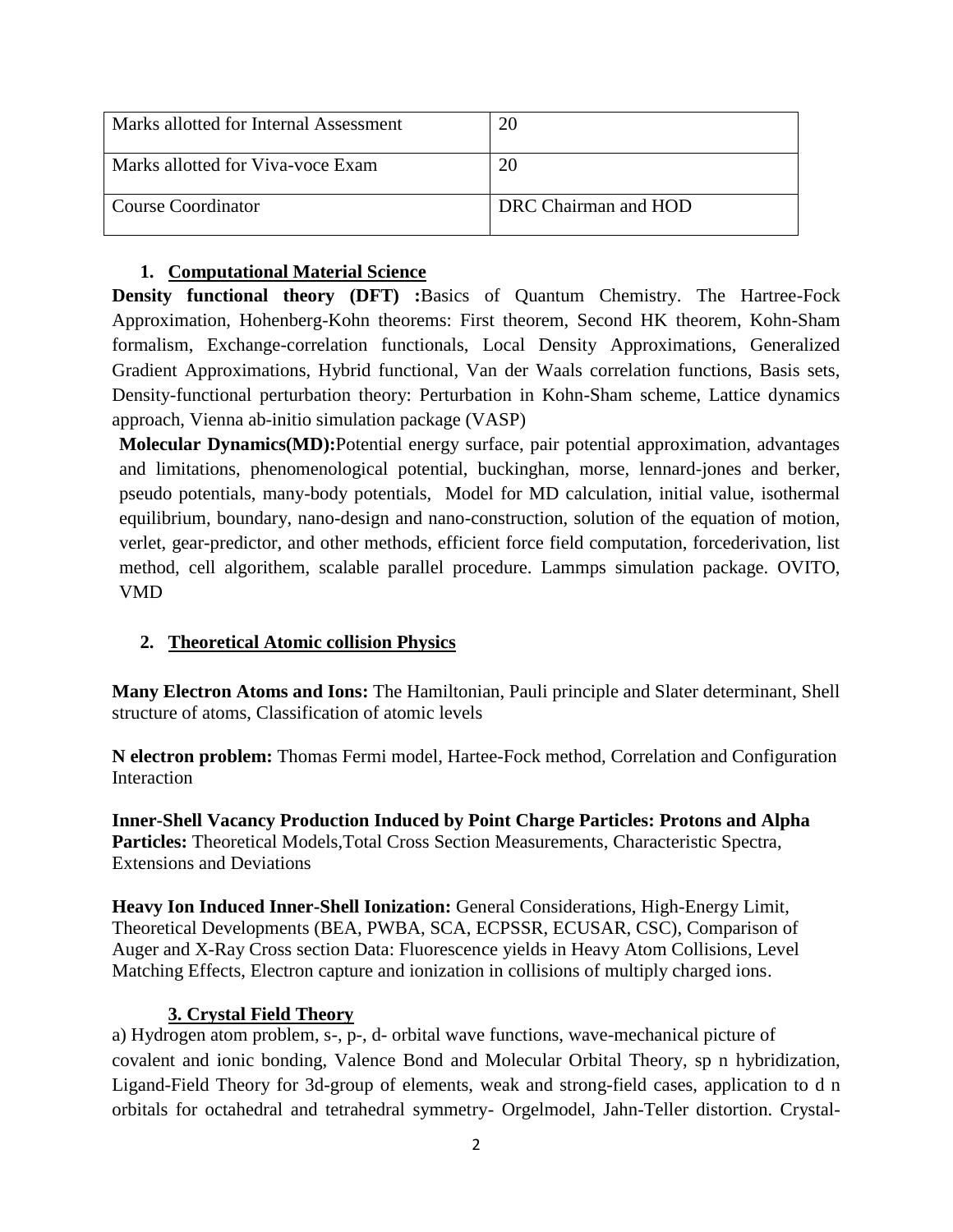field theory for rare-earth elements, Van VleckSusceptibility, Schottky Specific heat, Nuclearquadrupolar and hyperfine properties.

b) Molecular symmetry: Reflection, Inversion, Rotational Reflection symmetry; Symmetry elements, Point groups, Space group, Classes, and representation,Character Tables; Direct product, Double groups, idea of Kramer's degeneracy.

c) Discussion on Molecular Magnetism: Single Molecule Magnet (SMM), Single-IonMagnet  $(SIM)$ .

**4. Nanofluids**: Definition; Different types of Nanofluids; Fabrication, Stability of Nanofluids; Experimental results on thermophysical properties of Nanofluids; Effect of particle size, particle shape, volume concentration and temperature on the thermophysical properties of Nanofluids; Experimental and theoretical analysis of nanofluids based on high temperature-heat transfer fluid with enhanced thermal properties. Theoretical investigations on different Nanofluids; Molecular Dynamics Simulation (MDS) study of Nanofluids; Thermal conductivity and viscosity of nanofluids using Molecular Dynamics studies; Applications-Current & amp; Future.

**5. Quantum Field Theory:** Principle of variation and Euler-Lagrangian equation, Real Scalar fields, Field decomposition and Hamiltonian in terms of the Number Operator, Field quantization, Complex Scalar fields, Noether's theorem, Clifford algebra and Gamma matrices, Dirac field theory, Basics of Abelian and Non-Abelian Gauge theory, Basics of QED, Selfinteraction, Wick's Theorem, Normal ordering and Weyl ordering, S-Matrix formulation, Feynman Diagrams (Tree level), Decay Width and Cross-section calculation for some physical process and Standard Model of Particle physics, Amplitude calculation.

#### **6. Energy and power Storage Devices**

Fundamentals of Batteries and Supercapacitors: An Overview; open circuit voltage and its Impact on the internal resistance of an energy storage device; Time delays in delivering or transferring energy; Complex models of Energy Storage Devices; Primary and secondary batteries

Electrochemical Characterization techniques: Electrochemical Impedance Spectroscopy; Cyclic Voltametry; Transference number calculations; Galvanostatic Charge/Discharge

Energy storage in electrical systems: Basic electrical components as in-circuit energy storage,

Technical specifications of Energy storage Devices: Energy and power density, Ragone plot.

Rechargeable battery technologies: Battery terminology and fundamentals, Peukert's law and the battery capacity, C rate, Energy density, Power density of a battery, Cycle life, Cyclic energy density, Self-discharge rate, Charge acceptance, Depth of discharge, Battery discharge curves and related terminology, Overcharge, State of charge (SoC), State of health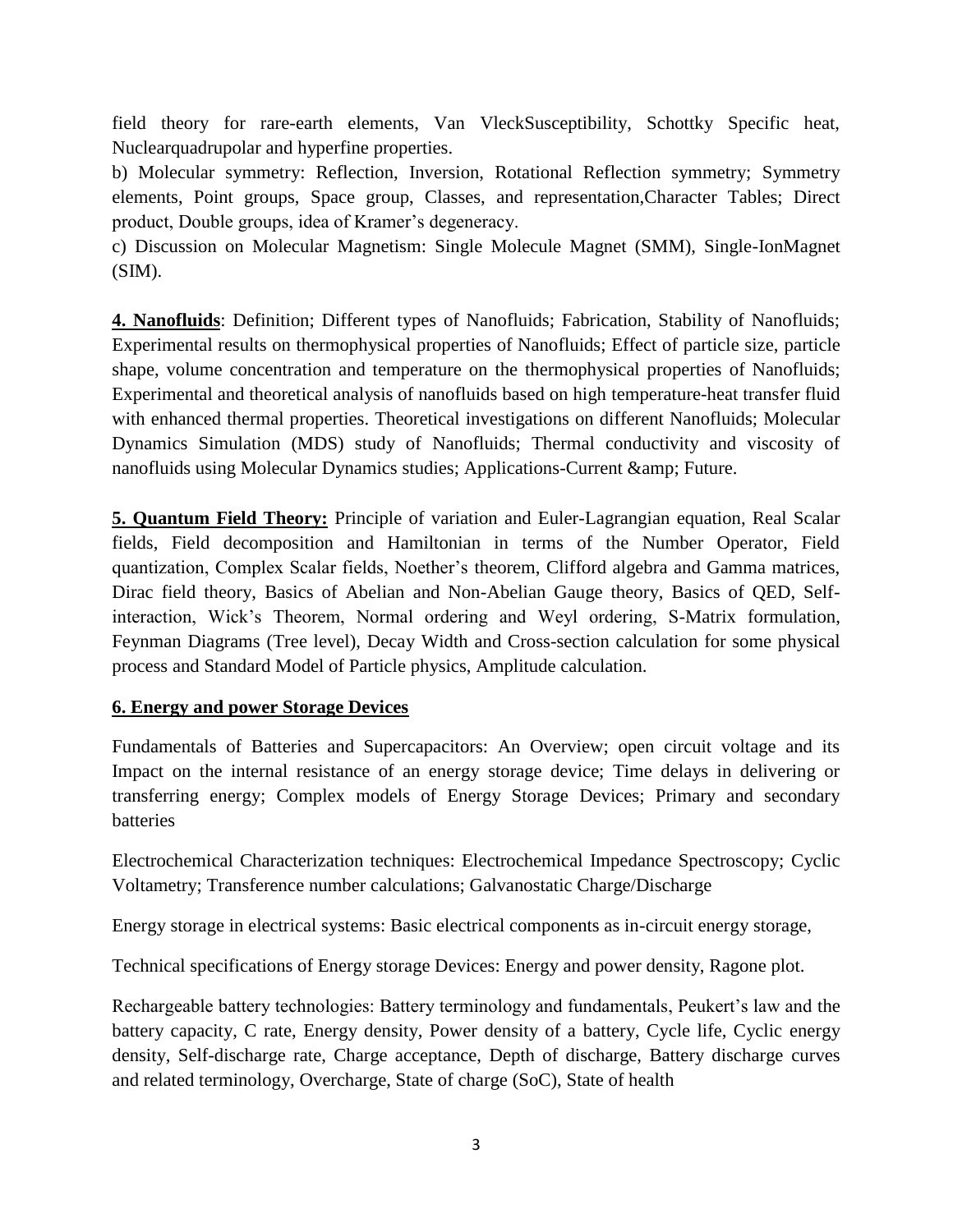Lithium-based rechargeable batteries: Construction, Characteristics of different components; Charge and discharge characteristics

Supercapacitors as power storage devices: Fundamental of Supercapacitors (SC); Characteristics of different SC components; Electric double layer capacitance and Pseudo capacitance.

**Paper 4: Advanced Level Course on Subject (B)/Name of the Paper [Paper Code: ALC/B]**. It will be conducted at the department. The department will fix the class routine. The paper will be based on Research-Oriented Transdisciplinary Components. Transdisciplinary Components include advanced level statistics (if any), interdisciplinary research oriented subject components, theories, etc.

| Credits Allotted: 04                   | <b>Advanced Level Subject Specific Components</b> |
|----------------------------------------|---------------------------------------------------|
| Marks allotted for End-Semester Exam   | 60                                                |
| Marks allotted for Internal Assessment | 20                                                |
| Marks allotted for Viva-voce Exam      | 20                                                |
| Course Coordinator                     | DRC Chairman and HOD                              |

#### **1. Atomic Physics with Accelerators**

**Introduction to Accelerator Physics:**Short Historical Overview, Main Components of Accelerator Facilities , Applications of Particle Accelerators, Principles of Particle-Beam Dynamics , Stability of a Charged-Particle Beam, Principles of Linear Accelerators , Charged Particles in Electric Fields, Electrostatic Accelerators, Electric Field Components (Electrostatic Deflectors, Electrostatic Focusing Devices, Iris Doublet, Einzellens), Acceleration by rf Fields (Microwave Linear Accelerators)

**Semiconductor Diode Detectors:** The Action of Ionizing Radiation in Semiconductors, Semiconductors as Radiation Detectors, Semiconductor Detector Configurations, Operational Characteristics, Germanium Gamma-Ray Detectors, Lithium-Drifted Silicon Detectors

**Processing of experimental data:** The presentation of physical quantities with their inaccuracies (measuring errors and uncertainties), Classification and propagation of errors.,Binomial distribution; Poisson distribution; Gaussian or Normal distribution; Lorentzian distribution; the central limit theorem. Distribution function of a data series; the average and the mean squared deviation of a data series; estimates for mean and variance;  $\square^2$ Test of a distribution; handling data with unequal weights. Fitting functions to data: Dependent and independent variables, method of least squares, fitting to a polynomial, minimizing  $\square$  2 for